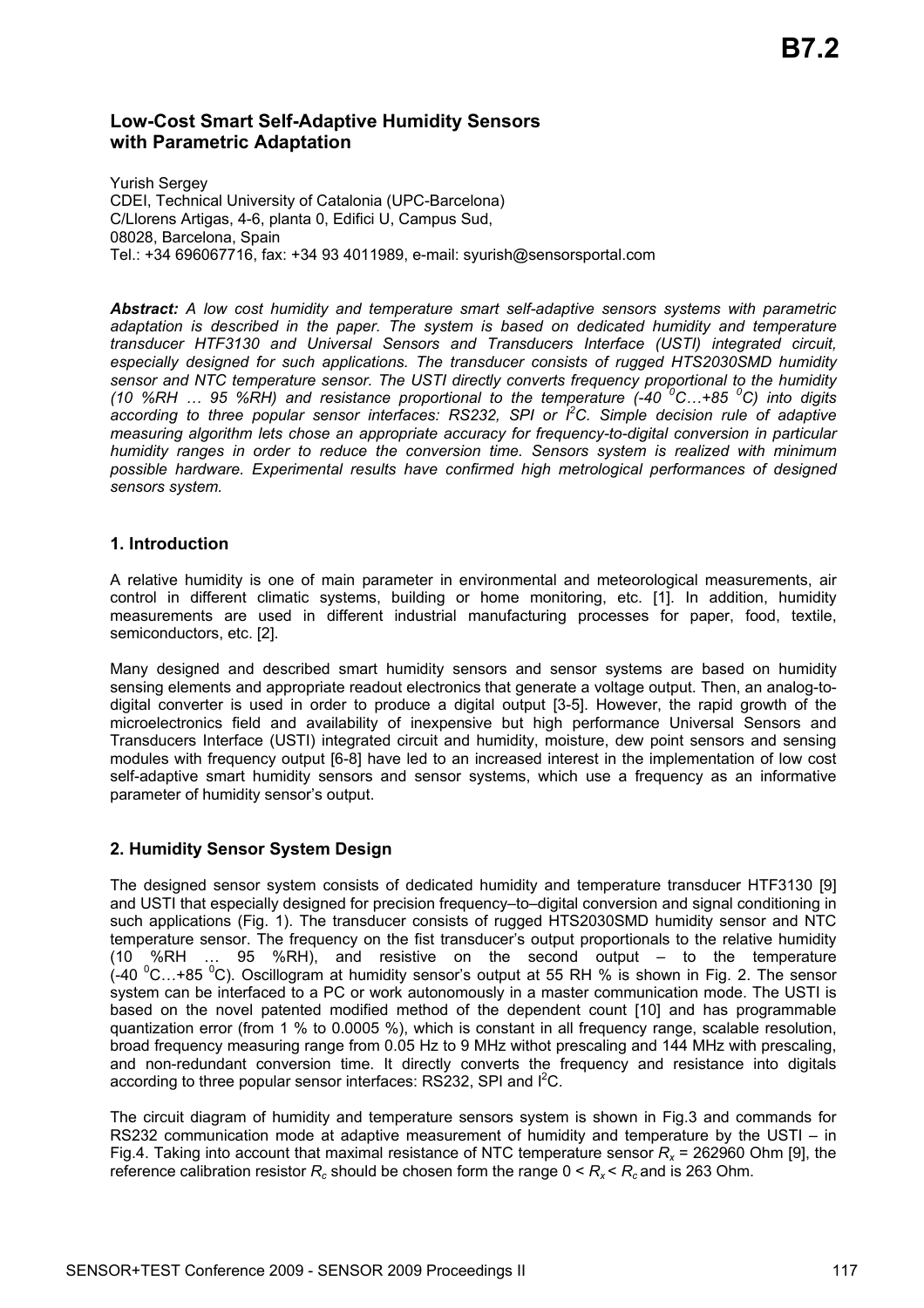

**Fig.1.** Main components of humidity smart sensor systems: (1) – humidity sensing module with frequency and resistive outputs;  $(2) -$  USTI.



**Fig.2.** Oscillograms at humidity sensor's output at 55 % RH.



**Fig.3.** Circuit diagram of humidity and temperature sensors system.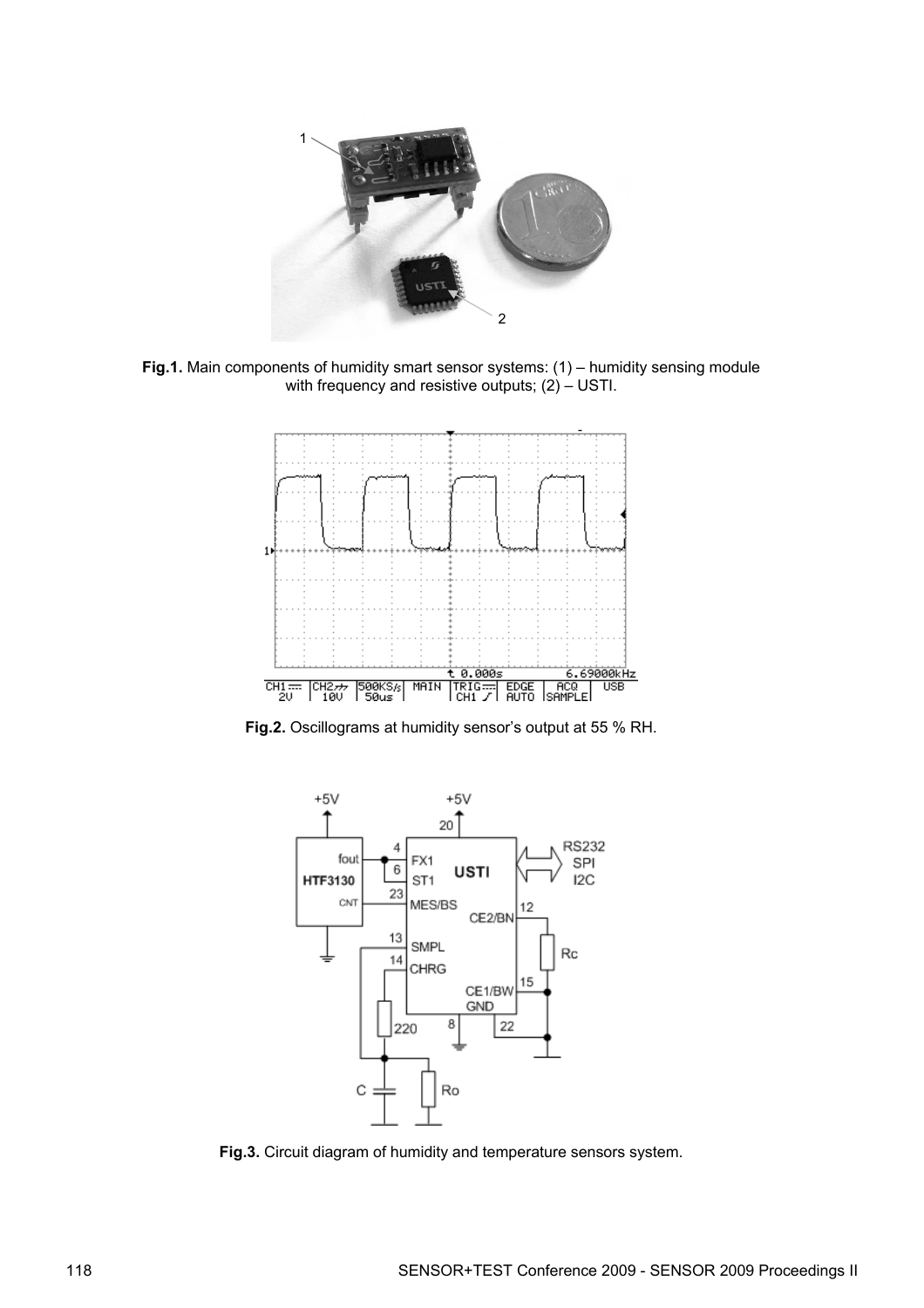| $>$ M00;       | Set a frequency measurement mode in the 1 <sup>st</sup> channel |
|----------------|-----------------------------------------------------------------|
| >A02;          | Set the relative error 0.25 %                                   |
| $\mathsf{S}$ ; | Start a frequency measurement (humidity)                        |
| $>R$ :         | Read a result of frequency measurement (humidity)               |
| $>$ M10;       | Set a resistance $R_x$ measurement mode                         |
| >E263000.0;    | Set the reference value of $R_c$ =263 k $\Omega$                |
| $>W1B$ ;       | Set the charging time 100 ms                                    |
| $>S$ ;         | Start a resistive measurement (temperature)                     |
| $>R$ :         | Read a result of resistive measurement (temperature)            |

*;Here microcontroller or computer should check the condition for an algorithm changing and prepare the ;USTI to measure frequency with 0.5 % relative error if a value of humidity is in the 0 – 10 % RH or ;90-100 % RH relative humidity range.* 

| $>$ M00;        | Set a frequency measurement mode in the 1 <sup>st</sup> channel |
|-----------------|-----------------------------------------------------------------|
| > A00;          | Choose the relative error of measurement 1 %                    |
| $\mathsf{S}$ :  | Start a frequency measurement (humidity)                        |
| $>R$ :          | Read a result of frequency measurement (humidity)               |
| $-M10$          | Set a resistance $R_x$ measurement mode                         |
| $>E263000.0$ ;  | Set the reference value of $R_c$ =263 kOm                       |
| $>W1B$ ;        | Set the charging time 100 ms                                    |
| $\mathsf{SS}$ ; | Start a resistive measurement (temperature)                     |
| >R;             | Read a result of resistive measurement (temperature)            |

**Fig. 4.** Commands for RS232 communication mode at adaptive measurement of humidity and temperature by the USTI.

The capacitance  $C \geq 0.002/R_c$  (F) and the time of capacitance charge  $T = 2200 \times C$  (sec). The values  $R_0$ and *T* must be set up with the appropriate commands *E* and *W* respectively (Fig.4).

The developed adaptive algorithm for frequency measurements is based on parametrical adaptation It means a possibility to change accuracy on conversion speed and conversely. The choice of variants is made according to the current result of measurement  $\beta$ . So, for the modified method of the dependent count the equations of measurements are the following:

$$
\begin{cases} \lambda^*_{\ j} = T_s L \gamma_j(t), & \text{if} \quad F_x(\beta^*) \in I_f \\ \lambda^*_{\ j} = \delta_s L \gamma_j(t), & \text{if} \quad F_x(\beta^*) \notin I_f \end{cases} \quad \text{at} \quad I_f \in I \,, \tag{1}
$$

where  $F_{x}(\beta)$  is the characteristic of input action or measuring conditions, which value defines the decision for change of measuring algorithm (parameters of system); *If* is the subset of certain area *I* of possible values of characteristic  $F_x(\vec{\beta})$ , the set membership to which defines the necessity to change of system's parameters. Generally, the task of determination of area *If* for the resulted parameter arises.

In the smart humidity sensors system such adaptation can be used by the following way. Various frequency output humidity sensors have different errors in various parts of measuring range. For example, the humidity module HFT3130 (Humirel) has the absolute error, which is changed in different part of humidity range (0 to 99% RH) in 1.67 times [9]. Based on sensors systems design considerations, in order to be neglected, the relative error of frequency–to–digital conversion should be chosen in one order (or at the least in 5 times) less than the relative error of sensor. Based on the parametric adaptation, it is possible to reduce the conversion time in self-adaptive smart humidity sensor systems. In this case, the programmable relative error for frequency-to-digital conversion must be changed dependent on the current measuring range of humidity and chosen 0.5 % for 0…10 % RH and 90…100 % RH (subset *If* of *I* set of all possible values), and 0.25 % for the rest of humidity range. This will reduce conversion time on 0.5 ms. Obviously, if the range of sensor's error is changing in wide limits, the effect of measurement time reduction will be greater.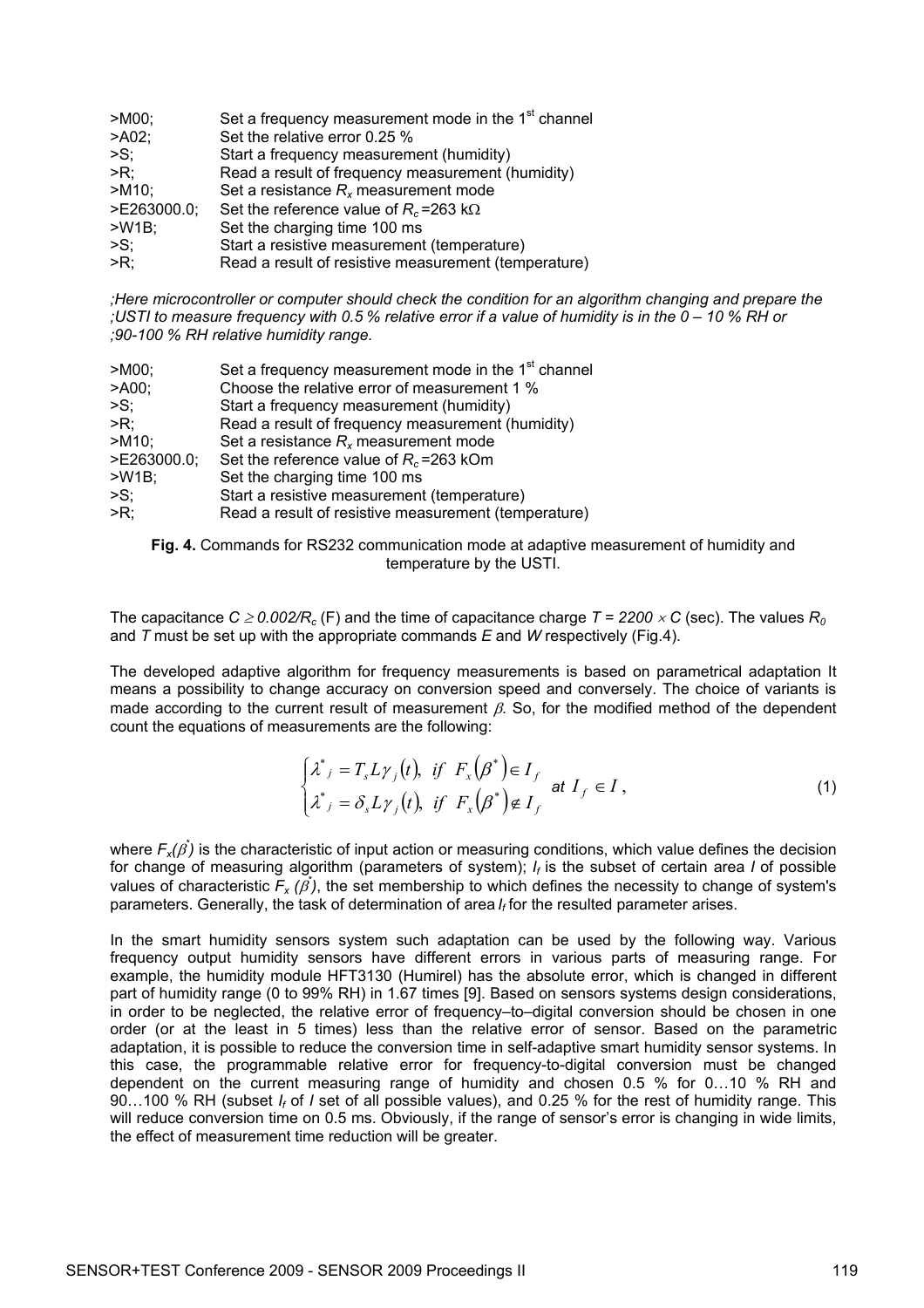## **3. Experimental Results**

Humidity sensor system was investigated experimentally in the climatic chamber CTS T-40/60 at +25  $^{0}$ C (Fig. 5). Experimental results are shown in Fig. 6. Statistical characteristics at frequency measurements (55 RH %) and density of distribution are shown in Table 1 and Fig.7 The relative error of frequency measurement by the USTI was not more than 0.0077 % in all frequency range from 6200 to 7155 Hz.



**Fig.5.** Climatic chamber CTS 40/60 and measuring equipment.



**Fig.6.** Dependences of output frequency (a) and absolute error (b) on relative humidity RH, %.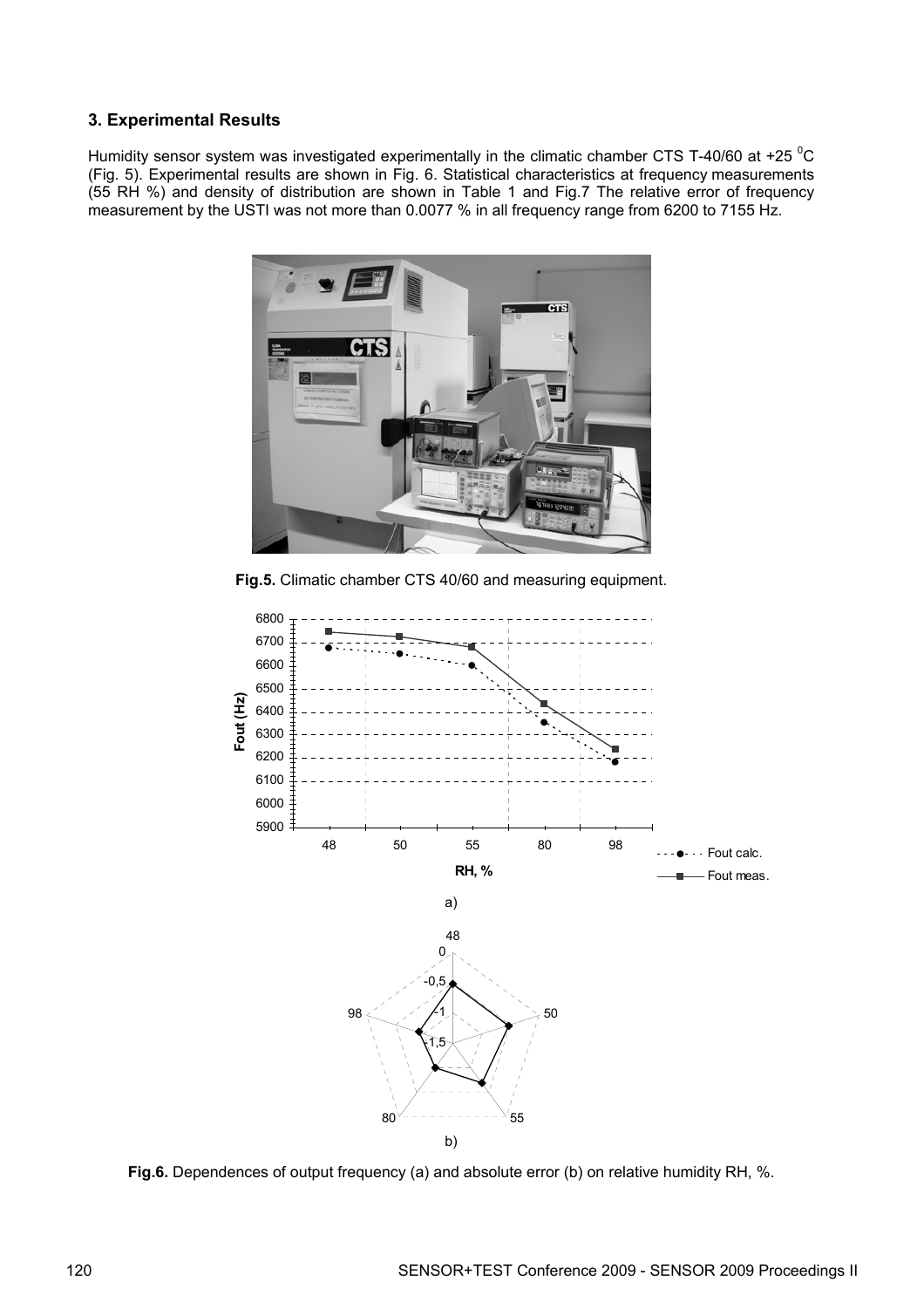|  |  |  | <b>Table 1.</b> Statistical characteristics at $f_x$ measurements (55 RH %). |  |  |
|--|--|--|------------------------------------------------------------------------------|--|--|
|--|--|--|------------------------------------------------------------------------------|--|--|

| <b>Parameter</b>                                                     | <b>Value</b>                          |
|----------------------------------------------------------------------|---------------------------------------|
| Number of measurements, N                                            | 60                                    |
| Minimum $f_{x,min}$ , Hz                                             | 6678.0817                             |
| Maximum $f_{x max}$ , Hz                                             | 6683.5299                             |
| Sampling Range, $f_{x max}$ - $f_{x min}$ , Hz                       | 5.4481                                |
| Median                                                               | 0                                     |
| Arithmetic Mean, Hz                                                  | 6681.2234                             |
| Variance, Hz                                                         | 3.3891                                |
| Standard Deviation, Hz                                               | 1.8409                                |
| <b>Coefficient of Variation</b>                                      | 3629.2505                             |
| Confidence Interval at probability $P = 97$ %                        | 6680.7076 $\leq f_{x} \leq 6681.7391$ |
| Relative error, %                                                    | 0.0077 < 0.01                         |
| $\chi^2$ – test (S) at: k=5; P = 97 % $\chi^2$ <sub>max</sub> = 10.9 | 10.6667                               |
| Hypothesis about uniform distribution                                | $S \leq \chi^2$<br>max (accepted)     |

*k* is the number of equidistant classes;

*S* is the sum of deviations between the data set and the assumed distribution;

 $\chi^2$ <sub>max</sub> is the maximal possible allowable argument of the  $\chi^2$  distribution.



**Fig.7.** Density of distribution for frequency output measuring results at 55 % RH.

The difference between calculated humidity and measured valuse is due to a difference in the temperature operating range (Fig.6 a). The typical response look-up table data were obtained according to the polynomial reference curve for modeled signal output ( $F_{out}$  = 7314 - 16.79×RH + 0.0886×RH<sup>2</sup> –  $-$  0.000358×RH<sup>3</sup>) at +25 <sup>0</sup>C [9]. The real experiments were carry out at +25  $^0$ C  $\pm$  0.5  $^0$ C.

The  $\chi^2$ -test for goodness of fit was applied to investigate the significance of the differences between observed data in the histograms and the theoretical frequency distribution for data from a uniform population. Taking into account that the sum of deviations between the data set and the assumed distribution  $S \leq \chi^2$ , the hypothesis about uniform distribution can be accepted.

Taking into account that the USTI has two independent channels, it is possible instead of resistive NTC or RTD temperature sensors to use any quasi-digital temperature sensor with frequency, priod, duty-cycle or PWM output [11]. The temperature sensor can be used in such sensor system for signal drift compensation. The quasi-digital temperature sensors also have different absolure errors in different temperature ranges, hence, the seff-adaptive algorithms aslo can be used in order to reduce the comversion time.

A capasitance-type humidity sensing element aslo can be connected directly to the USTI because of IC can convert a capacitance-to-digital. In this case one external resistor and reference capasitor should be used.

Due to high metrological performance of the USTI this IC is also suitable for interfacing of any humidity sensors based on quartz crystal microbalance (QCM) gravimetric devices, for example, described in [6-7].